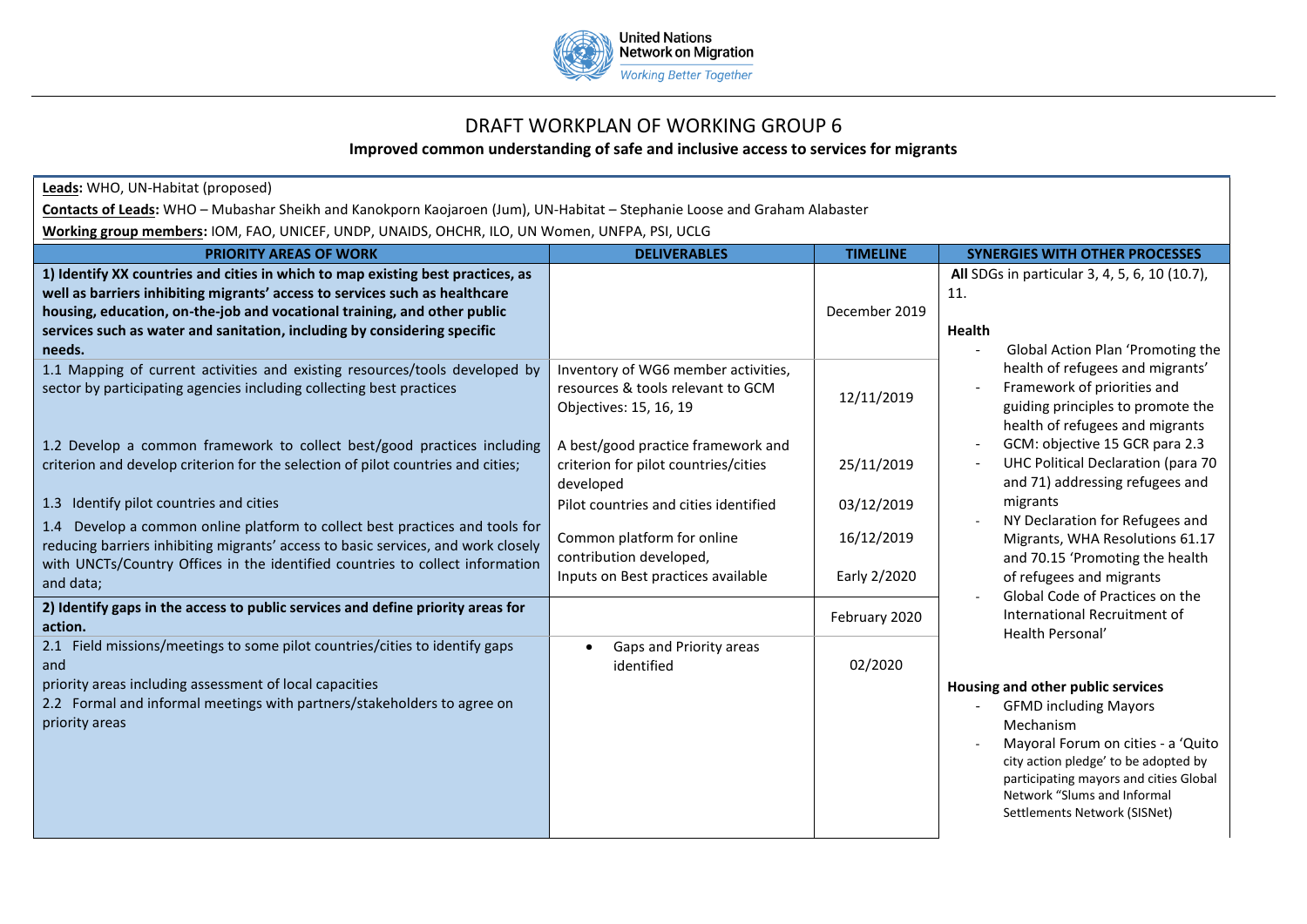

|                                                                                                                                                                                                                                                                                                                                     |                                                          |                       | The New Urban Agenda<br><b>Global Network for Land Tools</b><br>(GLTN);<br>City-wide public space assessments<br>and strategies for social cohesion;<br>Global water operator partnerships<br>alliance - GWOPA<br>City Prosperity Index (CPI)                                                                                                                                                                                |
|-------------------------------------------------------------------------------------------------------------------------------------------------------------------------------------------------------------------------------------------------------------------------------------------------------------------------------------|----------------------------------------------------------|-----------------------|------------------------------------------------------------------------------------------------------------------------------------------------------------------------------------------------------------------------------------------------------------------------------------------------------------------------------------------------------------------------------------------------------------------------------|
|                                                                                                                                                                                                                                                                                                                                     |                                                          |                       | <b>Education</b><br><b>UNESCO: Global Education</b><br>Monitoring (GEM)<br>"The Learning Passport"<br>personalized learning platform<br>(delivered both online and offline)<br>to enable uprooted children to<br>have free access to a quality<br>recognized education (UNICEF in<br>partnership with Microsoft and<br>the University of Cambridge)<br>Global Strategies on Human<br>Resources for Health: Workforce<br>2030 |
| 3) Develop operational steps for governments to improve access to gender<br>responsive and child sensitive services.                                                                                                                                                                                                                |                                                          | <b>July 2020</b>      | On job/vocational training<br>Multi-agency partnership                                                                                                                                                                                                                                                                                                                                                                       |
| 3.1 WG to develop operational framework for national and local governments<br>to improve access to services                                                                                                                                                                                                                         | Zero draft developed<br>$\bullet$                        | 03/2020               | (Netherlands, ILO, IFC,<br>UNICEF and UNHCR) in<br>Ethiopia, Kenya, Uganda,<br>Iraq, Sudan, Egypt,<br>Lebanon and Jordan, to<br>enhance access to<br>education and skills<br>development for migrant                                                                                                                                                                                                                         |
| 3.2 Organization of formal/informal regional and global consultations (?) with<br>MSs and partners to finalize operational steps for governments to improve<br>access to services<br>3.3. Developing a time line for possible development of additional tools,<br>trainings or guides for enhancing institutional (local) capacity; | 1 <sup>st</sup> draft available                          | 04/2020               |                                                                                                                                                                                                                                                                                                                                                                                                                              |
| 3.4 Draft posted for web consultation<br>3.5 Finalizing the draft and submitting to the UN Network                                                                                                                                                                                                                                  | 2 <sup>nd</sup> draft available<br>Final draft available | 05-06/2020<br>07/2020 | and displaced children<br>and youth.                                                                                                                                                                                                                                                                                                                                                                                         |
|                                                                                                                                                                                                                                                                                                                                     |                                                          |                       |                                                                                                                                                                                                                                                                                                                                                                                                                              |